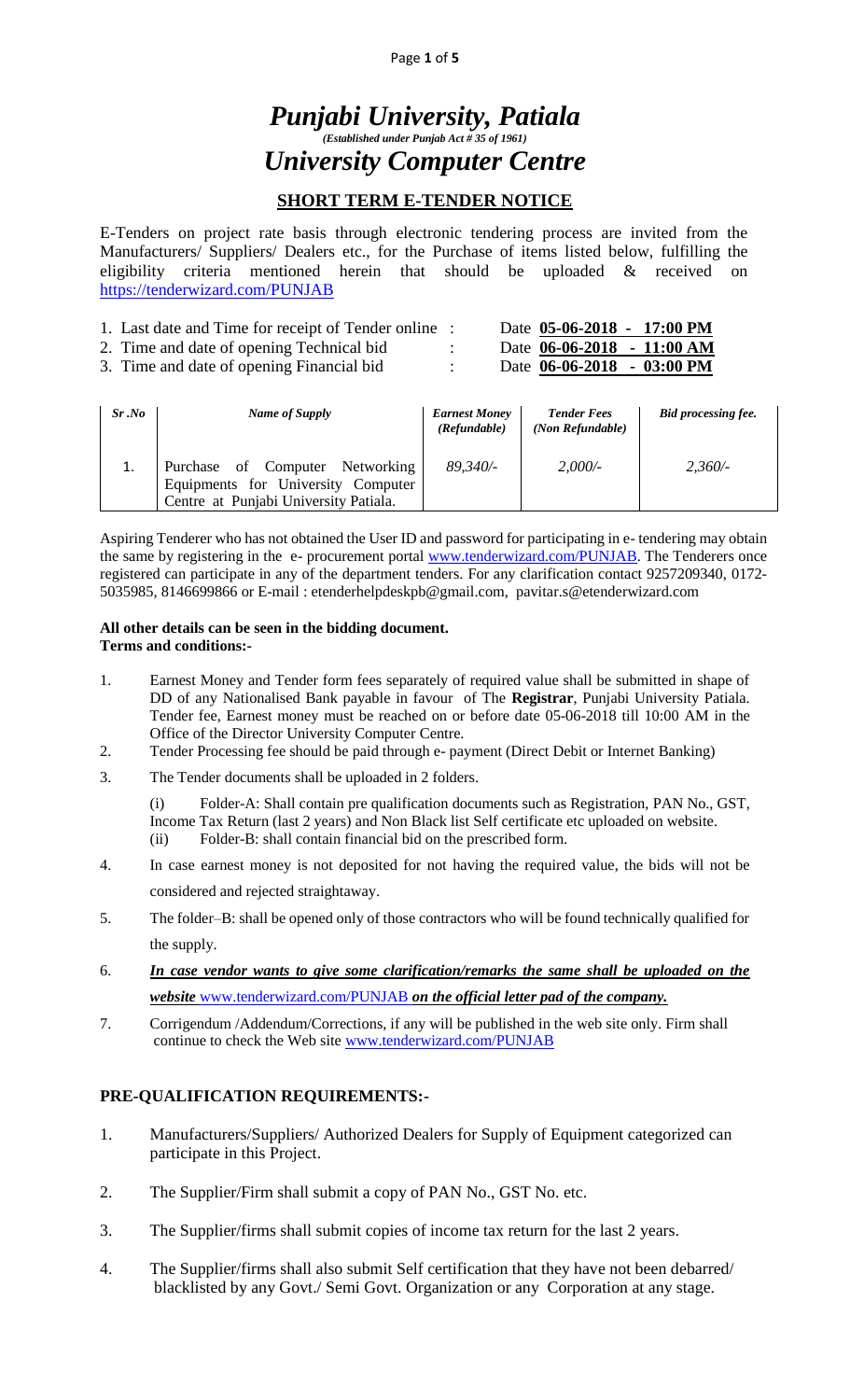|                                 |                                         | <b>Computer Networking Equipments [University Computer Centre]</b>                                                                                            |  |  |  |
|---------------------------------|-----------------------------------------|---------------------------------------------------------------------------------------------------------------------------------------------------------------|--|--|--|
| <b>Technical Specifications</b> |                                         |                                                                                                                                                               |  |  |  |
|                                 | <b>WLAN Controller (Hardware Based)</b> |                                                                                                                                                               |  |  |  |
| Sr.<br>No                       |                                         | <b>Specifications</b>                                                                                                                                         |  |  |  |
| $\mathbf{1}$                    | <b>Product Details</b>                  | Make, Model No / Product code                                                                                                                                 |  |  |  |
|                                 |                                         | Rack mountable hardware appliance                                                                                                                             |  |  |  |
| 2                               |                                         | Minimum 2 Gigabit Ethernet Ports                                                                                                                              |  |  |  |
|                                 |                                         | Console port for management                                                                                                                                   |  |  |  |
| 3                               | Performance&                            | Centralized Management of at least 190 APs with Single<br>appliances (At least 160 APs licenses enabled on day<br>one having lifetime validity & Upgradation) |  |  |  |
|                                 | Capacity                                | User isolation based on AC, AP and WLAN                                                                                                                       |  |  |  |
|                                 |                                         | At least 6K wireless clients                                                                                                                                  |  |  |  |
|                                 |                                         | RF Management                                                                                                                                                 |  |  |  |
|                                 |                                         | Optimized for Wave 1 and Wave 2                                                                                                                               |  |  |  |
|                                 | <b>STA Management</b>                   | AP-based load balancing; AP traffic-based load<br>balancing;5G priority access; RSSI threshold                                                                |  |  |  |
| 4                               |                                         | MAC Address binding / Radius server support (It has to<br>be implemented as per the satisfaction of customer).                                                |  |  |  |
| 5                               | Roaming                                 | Roaming across Subnets and VLANs                                                                                                                              |  |  |  |
| 6                               | Redundancy                              | Self-Healing around failed APs                                                                                                                                |  |  |  |
|                                 | Management                              | Automatic L2/L3 discovery of Aps                                                                                                                              |  |  |  |
| 7                               |                                         | Dynamic RF channel and power management                                                                                                                       |  |  |  |
|                                 |                                         | WLC Web authentication                                                                                                                                        |  |  |  |
|                                 | Security                                | Integrated captive portal                                                                                                                                     |  |  |  |
| 8                               |                                         | 802.1x authentication                                                                                                                                         |  |  |  |
|                                 |                                         | 802.11 security and encryption                                                                                                                                |  |  |  |
|                                 |                                         | <b>WIDS</b>                                                                                                                                                   |  |  |  |
| 9                               | Routing                                 | IPv6 management and Static & Dynamic routing                                                                                                                  |  |  |  |
|                                 | Device                                  | Console and Web management                                                                                                                                    |  |  |  |
| 10                              | Management                              | SNMP v1/v2C/v3                                                                                                                                                |  |  |  |
| 11                              | <b>Access Control</b>                   | Scalable to support BYOD, identity-based network<br>policies                                                                                                  |  |  |  |
| 12                              | Warranty                                | Lifetime Warranty (minimum 5 years)                                                                                                                           |  |  |  |

| 802.11ac Wireless Access Point (Controller Managed) |                        |                                                                   |  |
|-----------------------------------------------------|------------------------|-------------------------------------------------------------------|--|
| S. No                                               | <b>Specifications</b>  |                                                                   |  |
| 1                                                   | <b>Product Details</b> | Make, Model No / Product code                                     |  |
|                                                     | I/O Ports              | 2 x 10/100/1000BASE-T autosensing RJ-45 PoE Ethernet<br>Ports     |  |
| $\mathcal{P}$                                       |                        | 1 USB Port / One Console port for management                      |  |
| 3                                                   | <b>Standards</b>       | 802.11 ac with Concurrent dual radio & Dual-band or<br>higher     |  |
|                                                     |                        | 802.11b/g/n (2.4 GHz) and 802.11a/n/ac (5 GHz)<br>operating bands |  |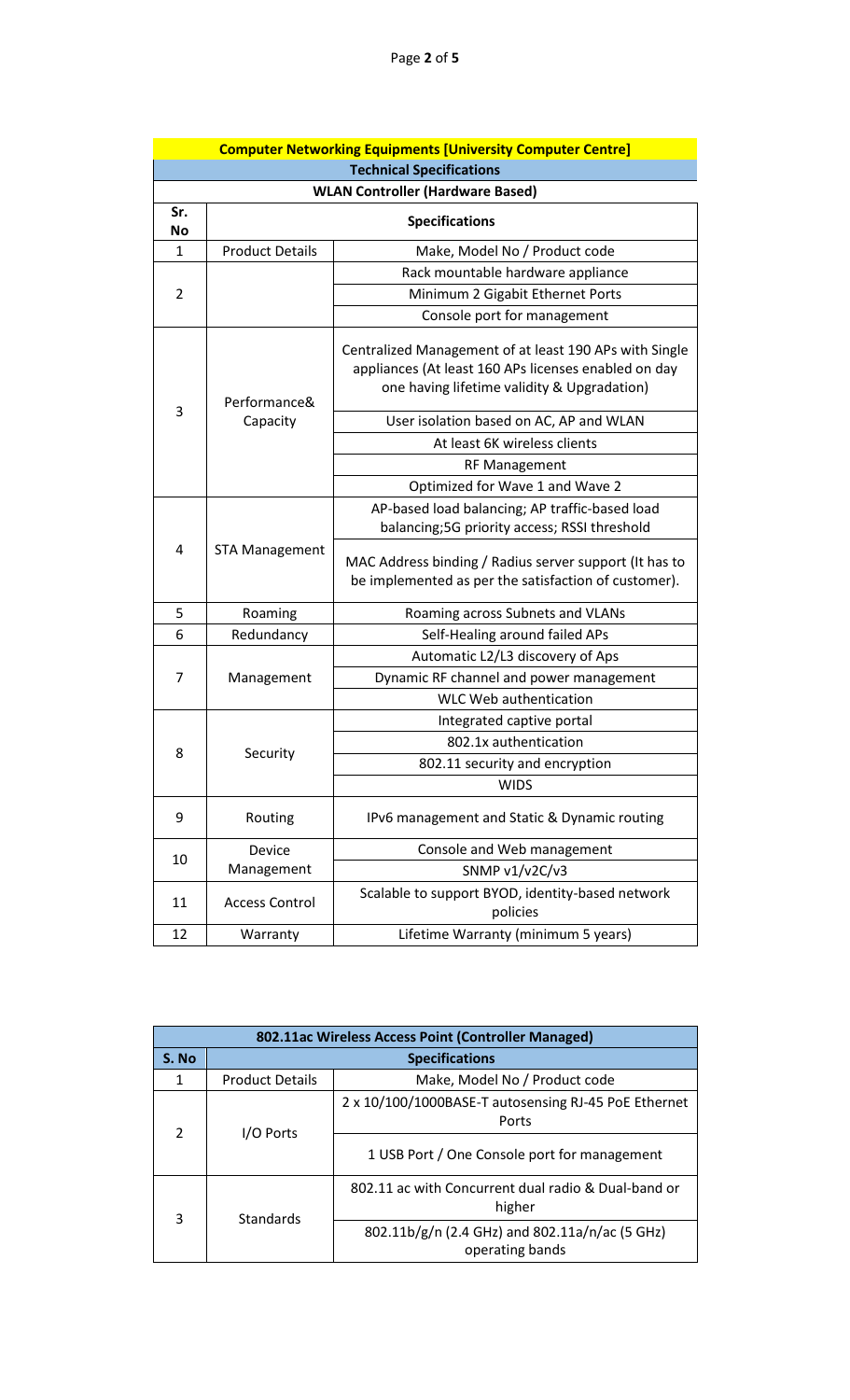Page **3** of **5**

|                |                       | Indoor Access Point with inbuilt/internal antennas                                                                                                  |  |  |
|----------------|-----------------------|-----------------------------------------------------------------------------------------------------------------------------------------------------|--|--|
|                |                       | Data rates up to 2.5Gbps or higher per AP                                                                                                           |  |  |
| 4              | <b>Supported Data</b> | Wave 1 and Wave 2 support                                                                                                                           |  |  |
|                | Rates                 | 4x4 MU-MIMO                                                                                                                                         |  |  |
|                |                       | 4 Spatial streams                                                                                                                                   |  |  |
|                |                       | HT160, HT80, HT40, HT20                                                                                                                             |  |  |
| 5              | Modulation            | BPSK, QPSK, 16QAM, 64QAM and 256QAM                                                                                                                 |  |  |
| 6              | Capacity              | At least 50+ or more simultaneous users per AP                                                                                                      |  |  |
| $\overline{7}$ | RF Antenna            | Inbuilt Smart / Adaptive or better antenna technology<br>for wider coverage                                                                         |  |  |
|                |                       | Standalone (individually managed)                                                                                                                   |  |  |
|                |                       | Managed by WLAN Controller                                                                                                                          |  |  |
| 8              | Deployment<br>Options | AP Fall-back/Automatic switchover of AP to standalone<br>mode/redundant Controller in case of failure of<br>Controller to support high availability |  |  |
| 9              | Performance           | WMM/802.11e support                                                                                                                                 |  |  |
|                |                       | WPA, WPA2 & 802.1x, PEAP authentication                                                                                                             |  |  |
|                |                       | User isolation                                                                                                                                      |  |  |
|                |                       | Rogue AP detection and Prevention                                                                                                                   |  |  |
| 10             | Security              | Dynamic ACL assignment, RADIUS Support, CPU<br>Protection Policy (CPP), Network Foundation<br>Protection Policy (NFPP), Fault detection feature     |  |  |
|                |                       | Wireless Intrusion Detection System(WIDS),                                                                                                          |  |  |
|                |                       | Wireless Intrusion Prevention System (WIPS).                                                                                                        |  |  |
|                |                       | SNMP v1/v2C/v3 and Web management                                                                                                                   |  |  |
|                |                       | Wall/Ceiling Mounting kit to be supplied with AP                                                                                                    |  |  |
| 11             | Network<br>Protocols  | IPv4, IPv6 and dual-stack                                                                                                                           |  |  |
| 12             | Certifications        | Wi-Fi Alliance Certification/Wi-fi Certified                                                                                                        |  |  |
|                | Standard              | Safety Standard GB4943, EN/IEC 60950-1 or equivalent                                                                                                |  |  |
|                |                       | EMC Standard GB9254, EN301 489 or equivalent                                                                                                        |  |  |
| 13             |                       | Health Standard EN 62311                                                                                                                            |  |  |
|                |                       | Radio Standard EN300 328, EN301 893 or equivalent                                                                                                   |  |  |
| 14             | Enclosure             | IP41 or better                                                                                                                                      |  |  |
| 15             | Warranty              | Lifetime Warranty (minimum 5 Years)                                                                                                                 |  |  |

| <b>8 Port POE Managed Switch</b> |                       |                                                          |  |
|----------------------------------|-----------------------|----------------------------------------------------------|--|
| S. No                            | <b>Specifications</b> |                                                          |  |
| 1                                | Compatibility         | Compatible with HP iMC (NMS)                             |  |
|                                  | Hardware              | POE 10BASE-T/100BASE-TX/1000BASE-T: 8                    |  |
| 2                                |                       | 1000BASE-X SFP Ports: 2                                  |  |
|                                  |                       | <b>Gigabit Managed Switches</b>                          |  |
|                                  |                       | Switching Capacity: 20 Gbps                              |  |
|                                  |                       | Min. 130 watts                                           |  |
| 3                                | Performance           | Internal/external surge protection on all Ethernet ports |  |
|                                  |                       | Lifetime Warranty (minimum 5 years)                      |  |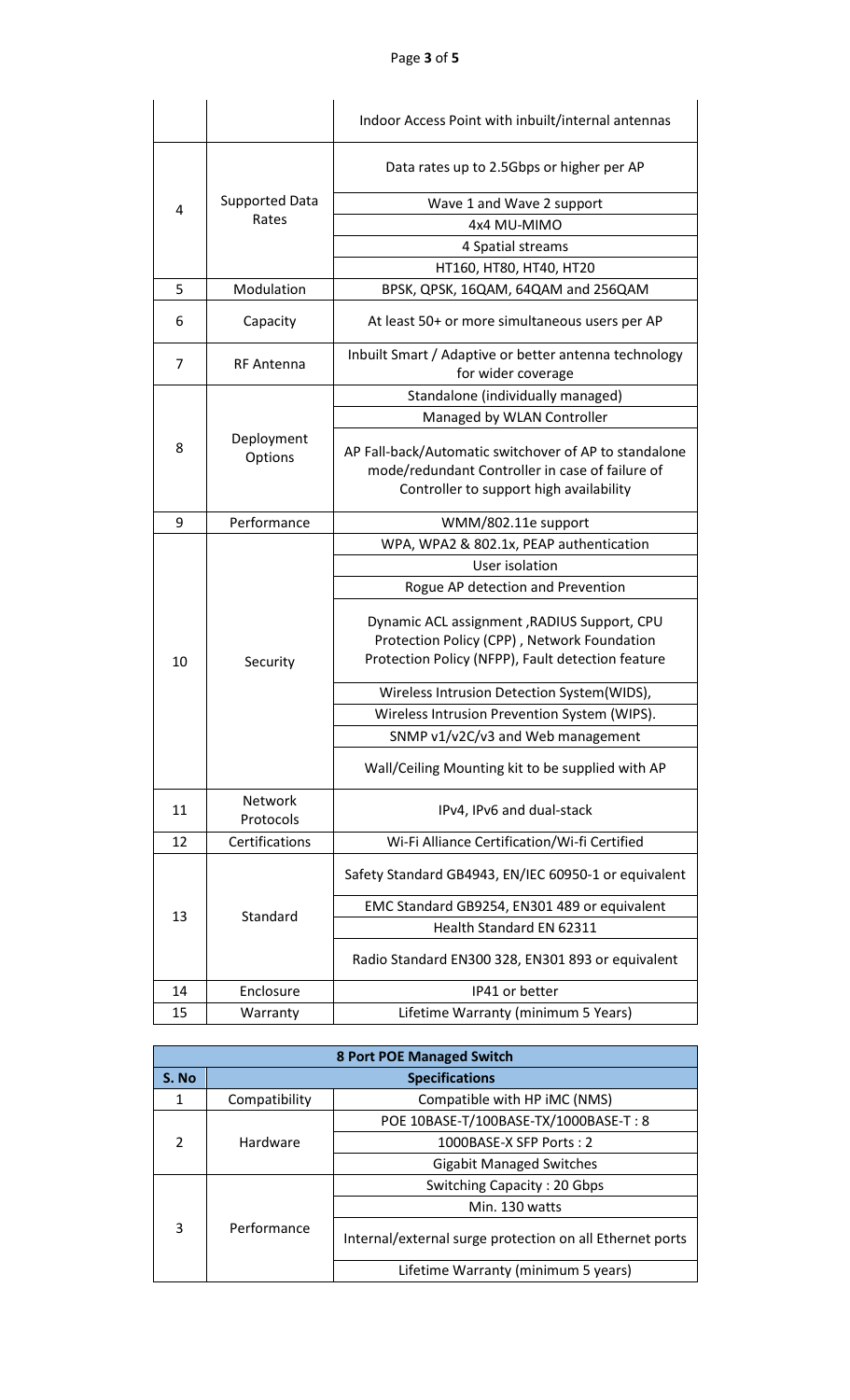|               | <b>24 Port POE Managed Switch</b> |                                                          |  |
|---------------|-----------------------------------|----------------------------------------------------------|--|
|               | <b>Specifications</b>             |                                                          |  |
| 1             | Compatibility                     | Compatible with HP iMC (NMS)                             |  |
|               | Hardware                          | POE 10BASE-T/100BASE-TX/1000BASE-T: 24                   |  |
| $\mathcal{P}$ |                                   | 1000BASE-X SFP Ports: 2                                  |  |
|               |                                   | <b>Gigabit Managed Switches</b>                          |  |
|               |                                   | Min. 370 watts                                           |  |
| 3             | Performance                       | Internal/external surge protection on all Ethernet ports |  |
|               |                                   | Lifetime Warranty (minimum 5 years)                      |  |

| <b>Tentative Items description for Punjabi University, Patiala</b> |                                                                      |                |  |  |
|--------------------------------------------------------------------|----------------------------------------------------------------------|----------------|--|--|
| S.No                                                               | <b>Material/Equipment Required</b>                                   | Quantity       |  |  |
|                                                                    |                                                                      |                |  |  |
| $\mathbf{1}$                                                       | <b>Wireless Access Points</b>                                        | 160            |  |  |
| $\overline{2}$                                                     | Wireless Controller (Hardware appliance)                             | $\mathbf{1}$   |  |  |
| 3                                                                  | 24 Port POE Switch with SFP (Gigabit Managed Switches) Min.<br>370W  | $\overline{2}$ |  |  |
| $\overline{4}$                                                     | 8 Port POE Switch with SFP (Gigabit Managed Switches) Min.<br>130W   | 6              |  |  |
| 5                                                                  | 8 Port POE Switch without SFP (Gigabit Managed Switches)Min.<br>130W | $\overline{2}$ |  |  |
| 6                                                                  | OFC SM Six core OS2 standard in meters                               | 600            |  |  |
| $\overline{7}$                                                     | LIU 6 Port unloaded                                                  | 8              |  |  |
| $\overline{8}$                                                     | <b>SC Adaptors SM</b>                                                | 48             |  |  |
| 9                                                                  | Pigtails SM                                                          | 48             |  |  |
| 10                                                                 | <b>SC Adaptors Plates</b>                                            | 8              |  |  |
| 11                                                                 | <b>SC-LC Patch Cord SM</b>                                           | 8              |  |  |
| $\overline{12}$                                                    | 6 U Rack with accessories                                            | $\overline{2}$ |  |  |
| 13                                                                 | 12 U Rack with Accessories                                           | 3              |  |  |
| 14                                                                 | SFTP Cable Roll 305 Meter                                            | $\mathbf{1}$   |  |  |
| 15                                                                 | CAT 6A Cable roll 305 meter                                          | $\overline{2}$ |  |  |
| 16                                                                 | CAT 6 Cable roll 305 meter                                           | $\overline{4}$ |  |  |
| 17                                                                 | CAT 6 jack Panel                                                     | 3              |  |  |
| 18                                                                 | CAT 6 Patch Cord1 Meter                                              | 30             |  |  |
| 19                                                                 | Cat 6 I/O                                                            | 15             |  |  |
| 20                                                                 | <b>SFP Module SM</b>                                                 | 8              |  |  |
| 21                                                                 | Conduit Pipe 1" (ISI) with Clips & Accessories in meters             | 1200           |  |  |
| 22                                                                 | Splicing                                                             | 48             |  |  |
| 23                                                                 | Iron Cages for AP                                                    | 150            |  |  |
| 24                                                                 | Hydraulic digging in meters (including laying charges)               | 900            |  |  |
| 25                                                                 | Manual Digging in meters (including laying charges)                  | 150            |  |  |
| 26                                                                 | HDPE pipe with ISI mark in meters                                    | 800            |  |  |
|                                                                    | Installation/project implementation charges (if any)                 |                |  |  |

### **Terms and Conditions:-**

1. Prices should be inclusive of all taxes and levies in INR, FOR Punjabi University Patiala.